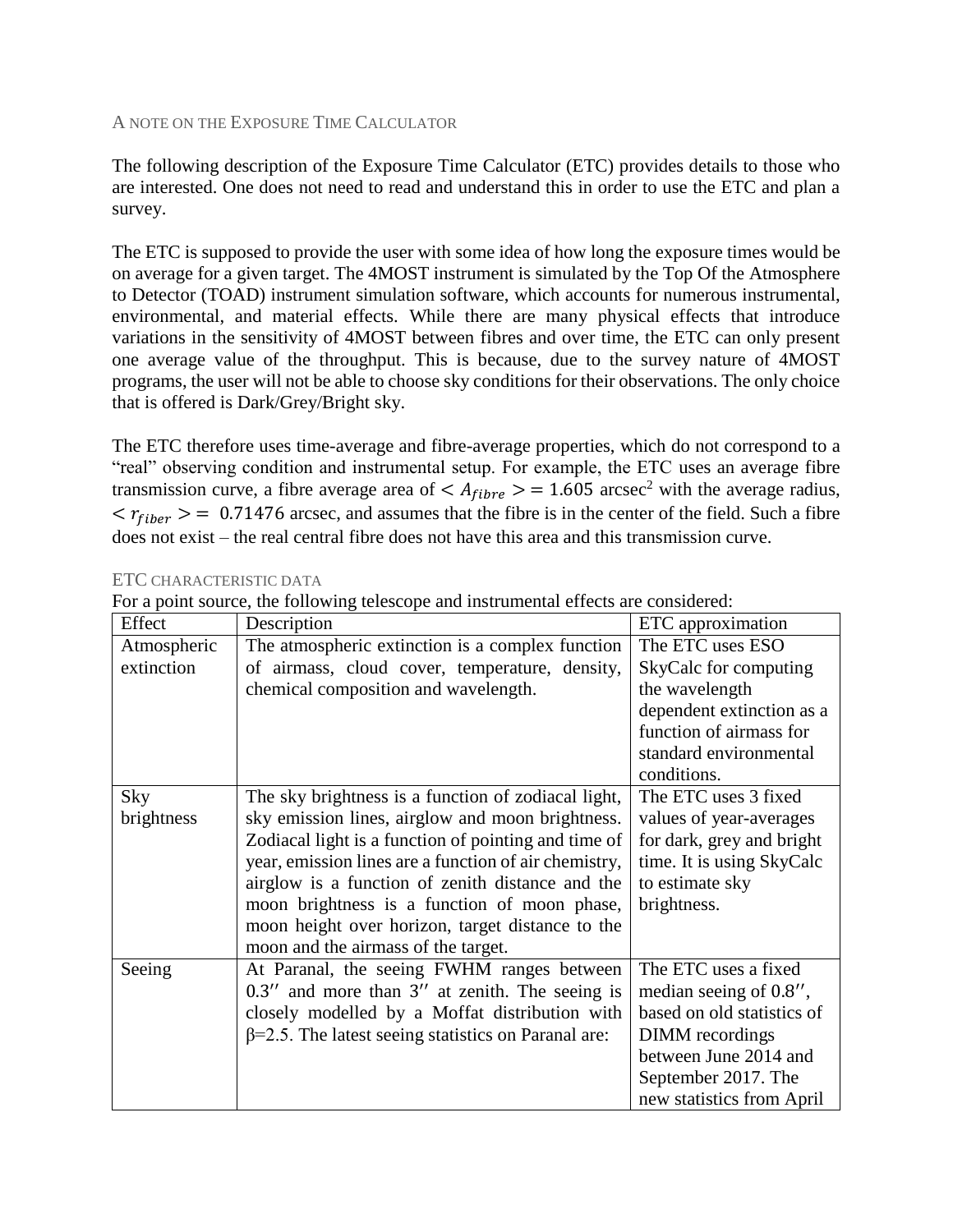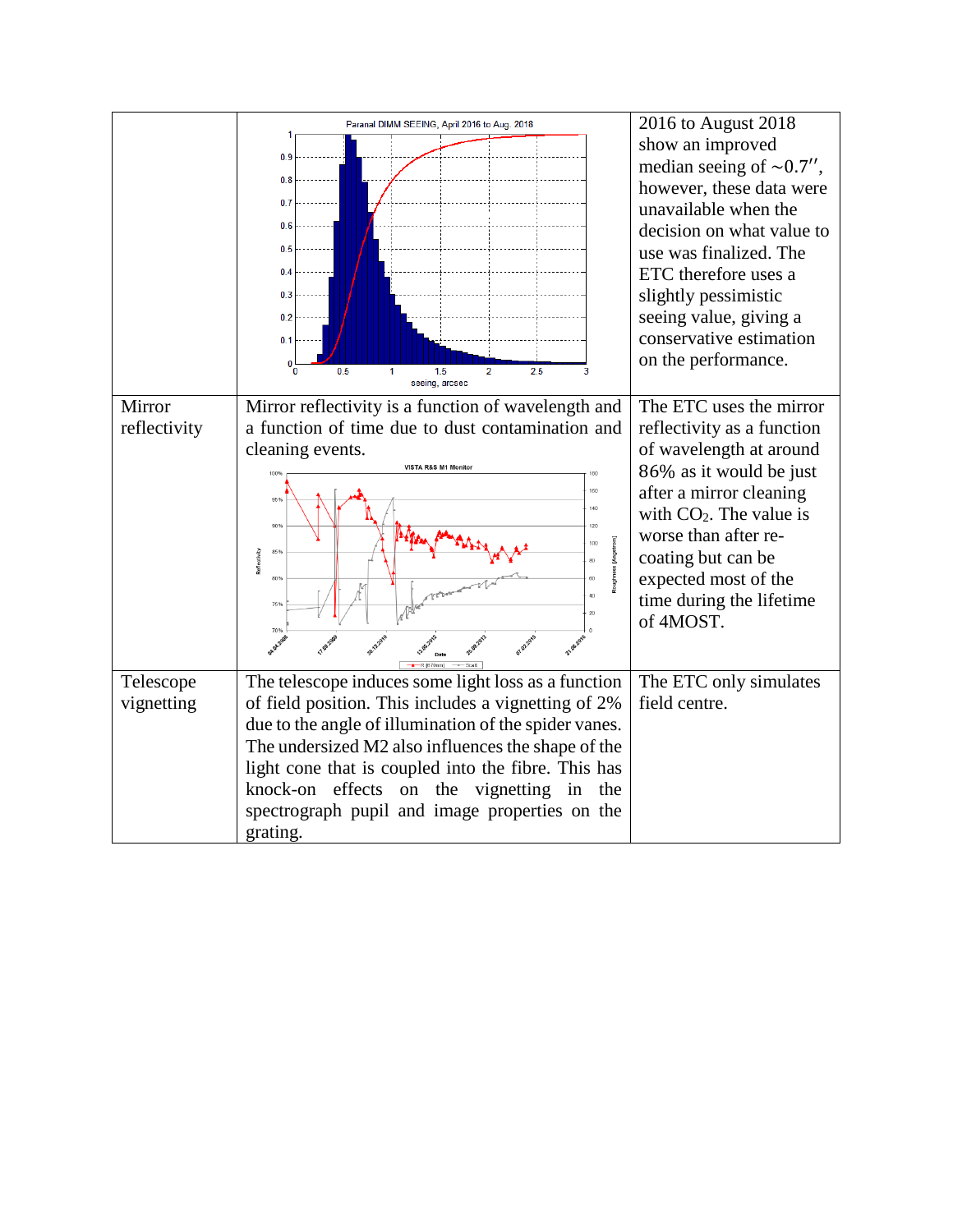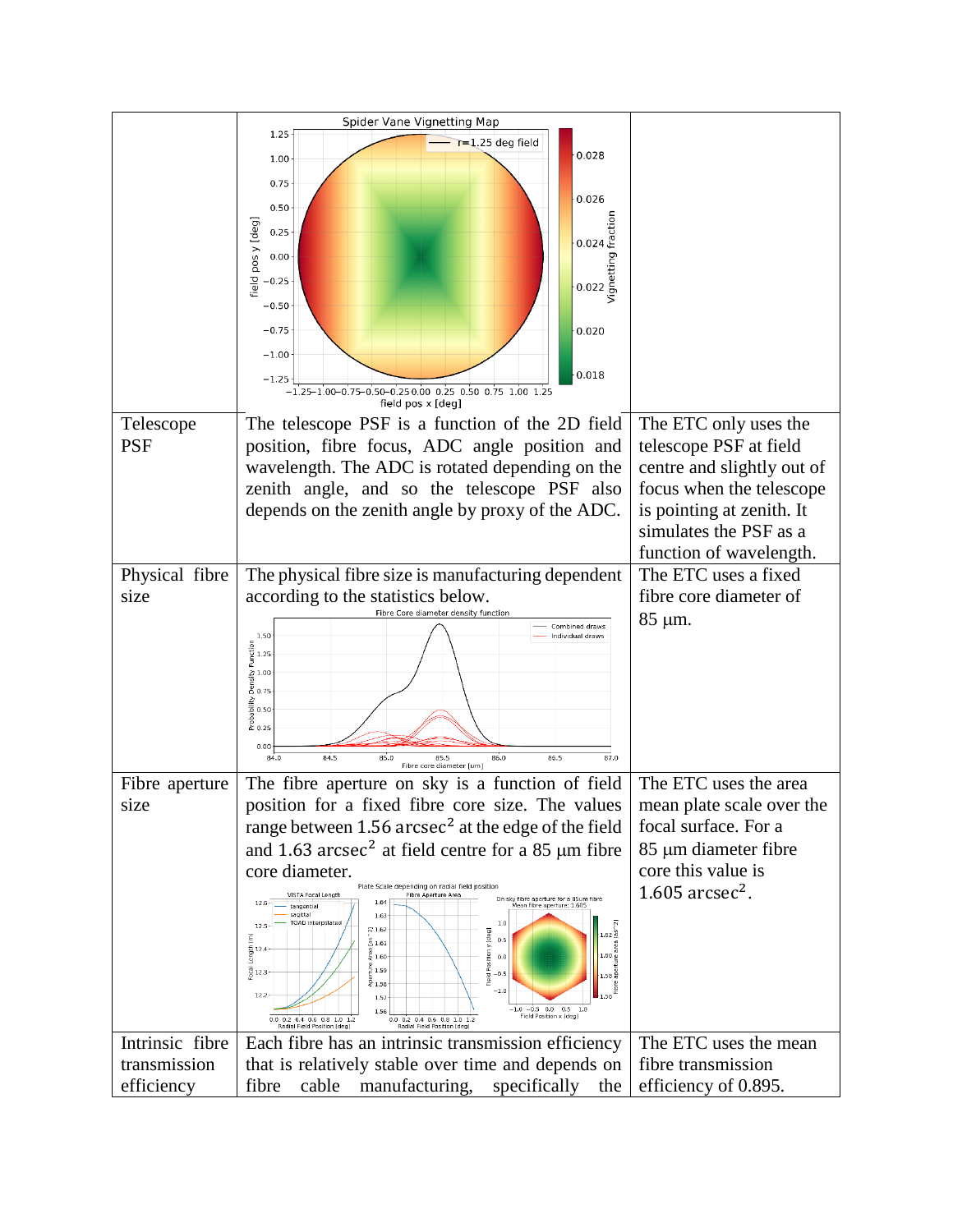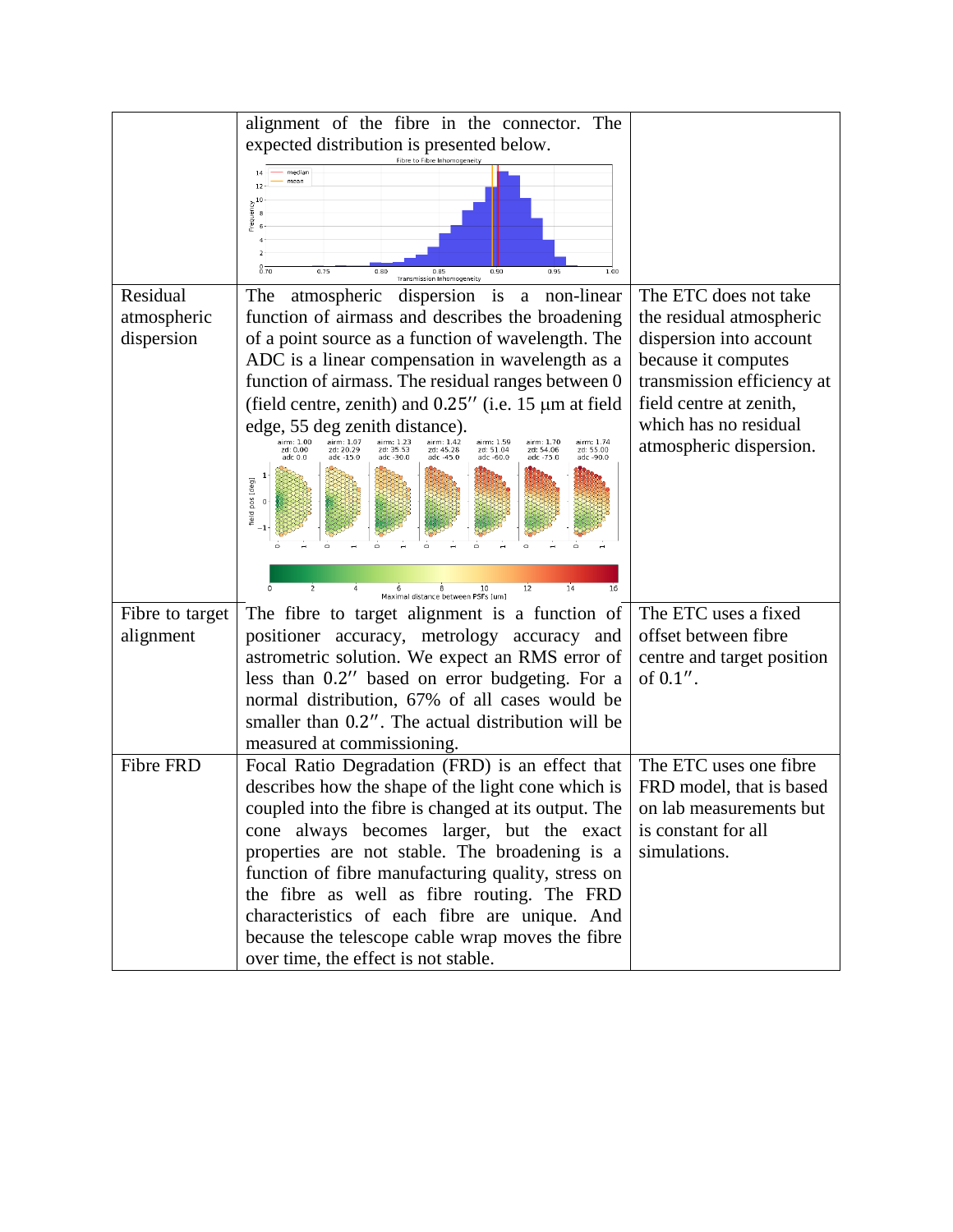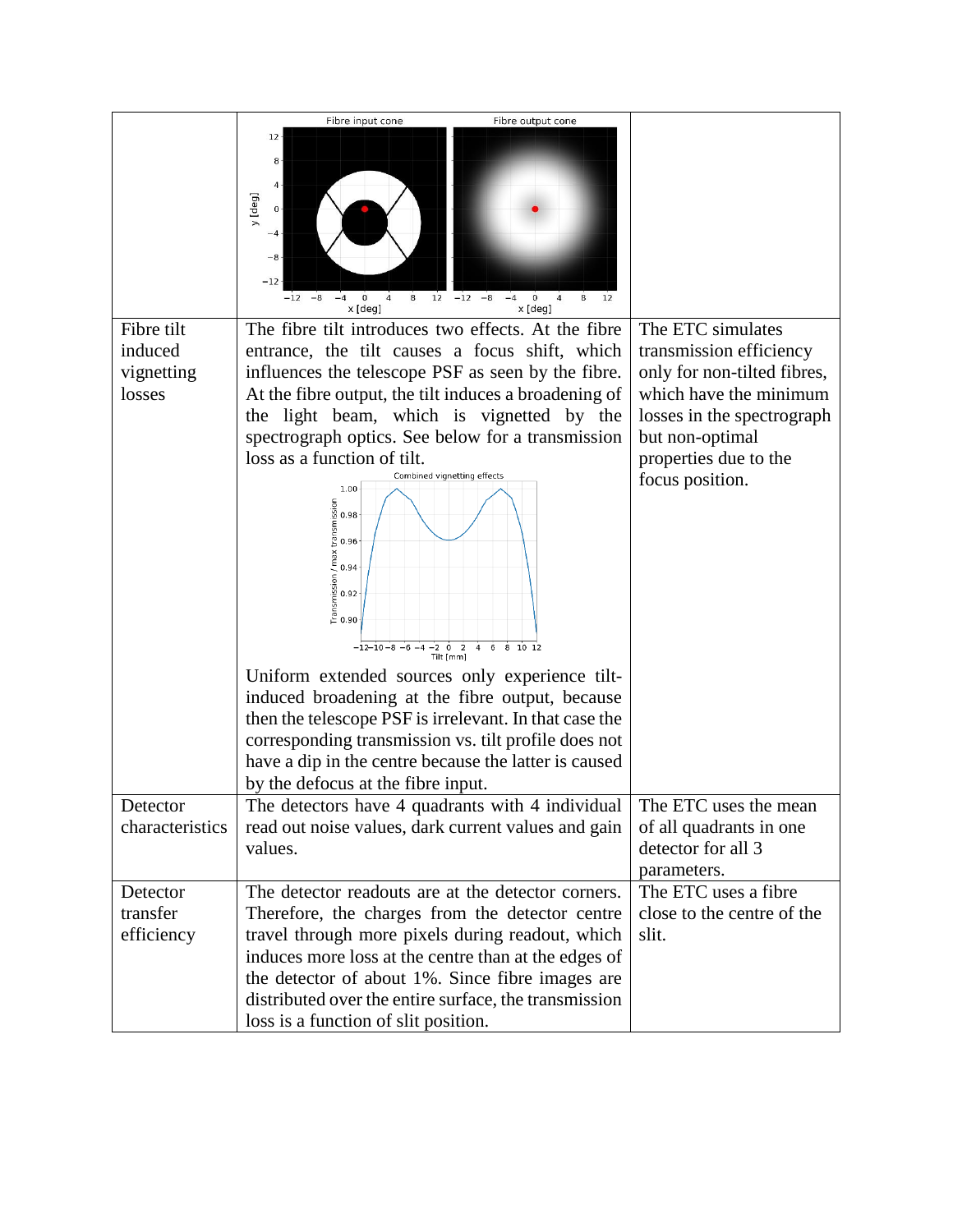|               | Charge transfer efficiency                                                                                                                                                                                                                                                                                   |  |  |  |  |  |
|---------------|--------------------------------------------------------------------------------------------------------------------------------------------------------------------------------------------------------------------------------------------------------------------------------------------------------------|--|--|--|--|--|
|               | 1.000                                                                                                                                                                                                                                                                                                        |  |  |  |  |  |
|               | 0.998<br>1000                                                                                                                                                                                                                                                                                                |  |  |  |  |  |
|               | 2000<br>0.996                                                                                                                                                                                                                                                                                                |  |  |  |  |  |
|               | $-0.994$ Efficiency<br>3000<br>Transfer                                                                                                                                                                                                                                                                      |  |  |  |  |  |
|               | 4000<br>0.992                                                                                                                                                                                                                                                                                                |  |  |  |  |  |
|               | 5000<br>0.990                                                                                                                                                                                                                                                                                                |  |  |  |  |  |
|               | $6000 -$<br>0.988<br>2000<br>1000<br>3000<br>4000<br>5000<br>6000                                                                                                                                                                                                                                            |  |  |  |  |  |
| Spectrograph  | The image quality of the spectrographs is a<br>The ETC only simulates                                                                                                                                                                                                                                        |  |  |  |  |  |
| image quality | function of slit position, and wavelength. The slit<br>the image quality for one                                                                                                                                                                                                                             |  |  |  |  |  |
|               | fibre at the centre of the<br>position dependency is further subdivided as a                                                                                                                                                                                                                                 |  |  |  |  |  |
|               | function of global slit position and local position in<br>slitlet next to the centre                                                                                                                                                                                                                         |  |  |  |  |  |
|               | a slitlet. This is because the slitlets approximate the<br>of the slit (30 slitlets                                                                                                                                                                                                                          |  |  |  |  |  |
|               | ideal slit shape in linear segments. Each slit is<br>make one slit).                                                                                                                                                                                                                                         |  |  |  |  |  |
|               | populated with 28 slitlets and 29 fibres in each                                                                                                                                                                                                                                                             |  |  |  |  |  |
|               | slitlet.                                                                                                                                                                                                                                                                                                     |  |  |  |  |  |
|               |                                                                                                                                                                                                                                                                                                              |  |  |  |  |  |
| Material      | There are many components that influence the transmission efficiency as a                                                                                                                                                                                                                                    |  |  |  |  |  |
| transmission  | function of wavelength but are otherwise static. The ETCs use the latest                                                                                                                                                                                                                                     |  |  |  |  |  |
| efficiency    | measurements on all these components, including:                                                                                                                                                                                                                                                             |  |  |  |  |  |
|               |                                                                                                                                                                                                                                                                                                              |  |  |  |  |  |
|               |                                                                                                                                                                                                                                                                                                              |  |  |  |  |  |
|               |                                                                                                                                                                                                                                                                                                              |  |  |  |  |  |
|               |                                                                                                                                                                                                                                                                                                              |  |  |  |  |  |
|               | Note that the telescope mirror reflectivity is a function of time and listed                                                                                                                                                                                                                                 |  |  |  |  |  |
|               | separately above.                                                                                                                                                                                                                                                                                            |  |  |  |  |  |
|               | WFC/ADC glass and surfaces, fibre input surface, fibre glass extinction, fibre<br>output surface, spectrograph collimator reflectivity, VPH grating transmission<br>efficiency, dichroic transmission/reflection efficiency, spectrograph camera<br>transmission efficiency and detector quantum efficiency. |  |  |  |  |  |

For extended sources, the transmission curves account for the same effects, but ignore vignetting on the fibre core, and hence the input light is scaled with the fibre pupil internally by the ETC. The profiles of extended sources are convolved with the seeing disk.

# ETC SKY

The ETC applies atmospheric extinction/absorption using ESO SkyCalc spectra. There are three pre-defined sky conditions for bright, grey, and dark sky brightness, which translate into the following values of the fraction of lunar illumination (FLI):

Lunar phase = "dark" time corresponds to FLI =  $0.10$  (Sun/Moon sep = 37 deg)

Lunar phase = "grey" time corresponds to  $FLI = 0.50$  (Sun/Moon sep = 90 deg)

Lunar phase = "bright" time corresponds to  $FLI = 0.90$  (Sun/Moon sep = 143 deg)

The FLI is what the user must specify to choose dark, grey, or bright sky conditions. The Moon/target separation is fixed to 45 deg and the Moon altitude to 45 deg in all three cases. As an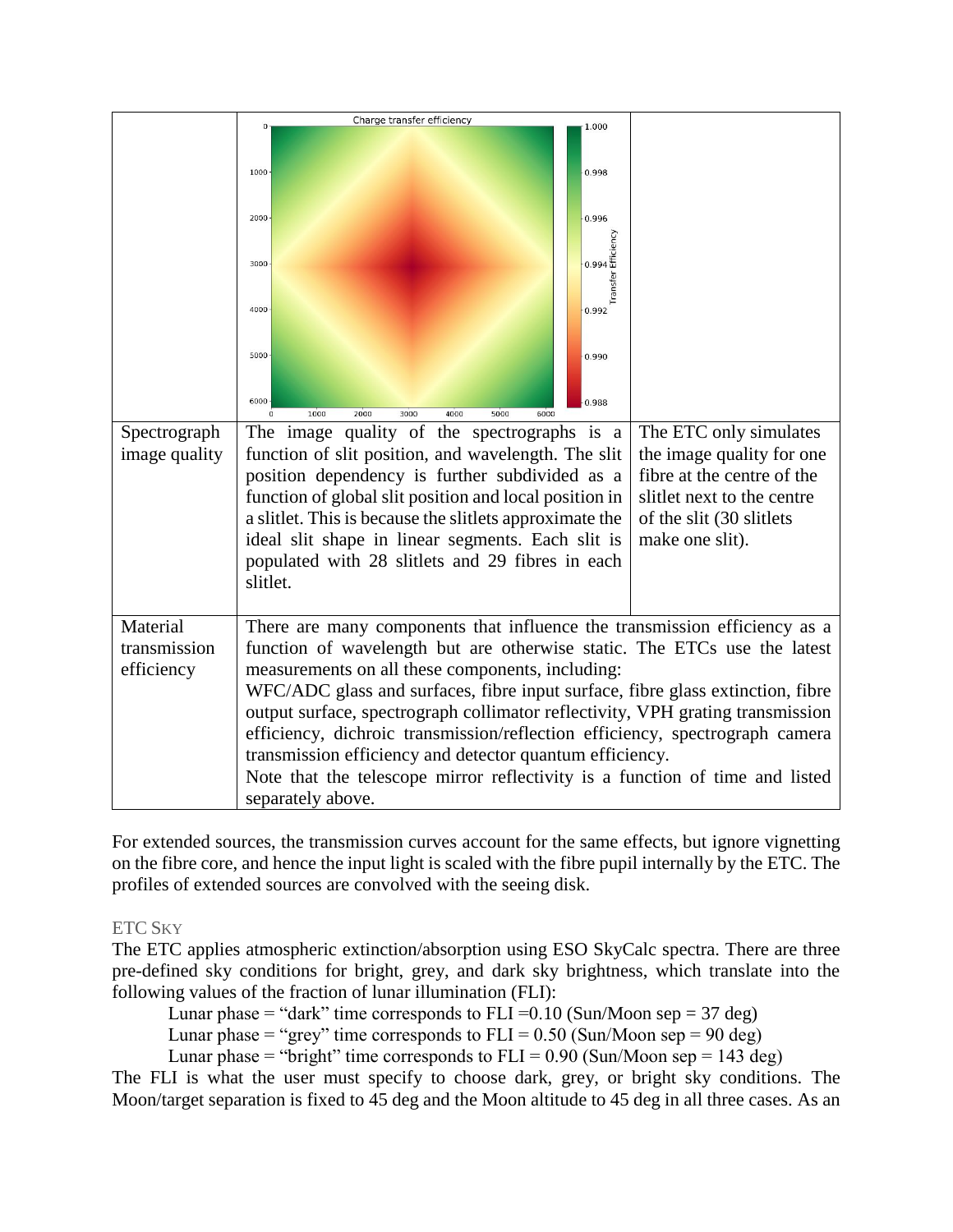example, for an airmass of 1.2, the three pre-defined sky conditions have the following surface brightnesses in magnitudes per  $\arccosce^2$ :

| Filter | dark  | grey  | bright |
|--------|-------|-------|--------|
| В      | 22.41 | 21.16 | 19.78  |
|        | 21.54 | 20.71 | 19.53  |
|        | 20.83 | 20.32 | 19.40  |

For other airmasses, one can use ESO SkyCalc to obtain the corresponding sky surface brightness values.



**Figure 1: Simulated 4MOST point-source sensitivity for the S/N per Å values and sky conditions indicated in the legend. The figure shows the minimum brightness of a target as a function of wavelength, needed to reach the indicated S/N in 20 (dashed lines) and 120 (solid lines) minute exposure, under dark, grey, and bright sky conditions for HRS and LRS. S/N per pixel is approximately obtained by dividing the HRS values by 3.3 and the LRS by 1.7. This plot is representative for an entire 4MOST survey, not just for the optimal conditions. The curves show typical science cases, e.g., for obtaining detailed elemental abundances of stars (orange), stellar parameters and some elemental abundances (dark blue), stellar radial velocities (light blue), and galaxy and AGN redshifts (black: 90% completeness, grey: 50% completeness).**

#### SIGNAL TO NOISE CALCULATION

The equation below is used to compute the signal-to-noise ratio (SNR) per spectral pixel, where one spectral pixel may consist of multiple detector pixels, depending on the binning factor. Note that on-detector binning of pixels is only possible in the dispersion direction, but not in the crossdispersion direction.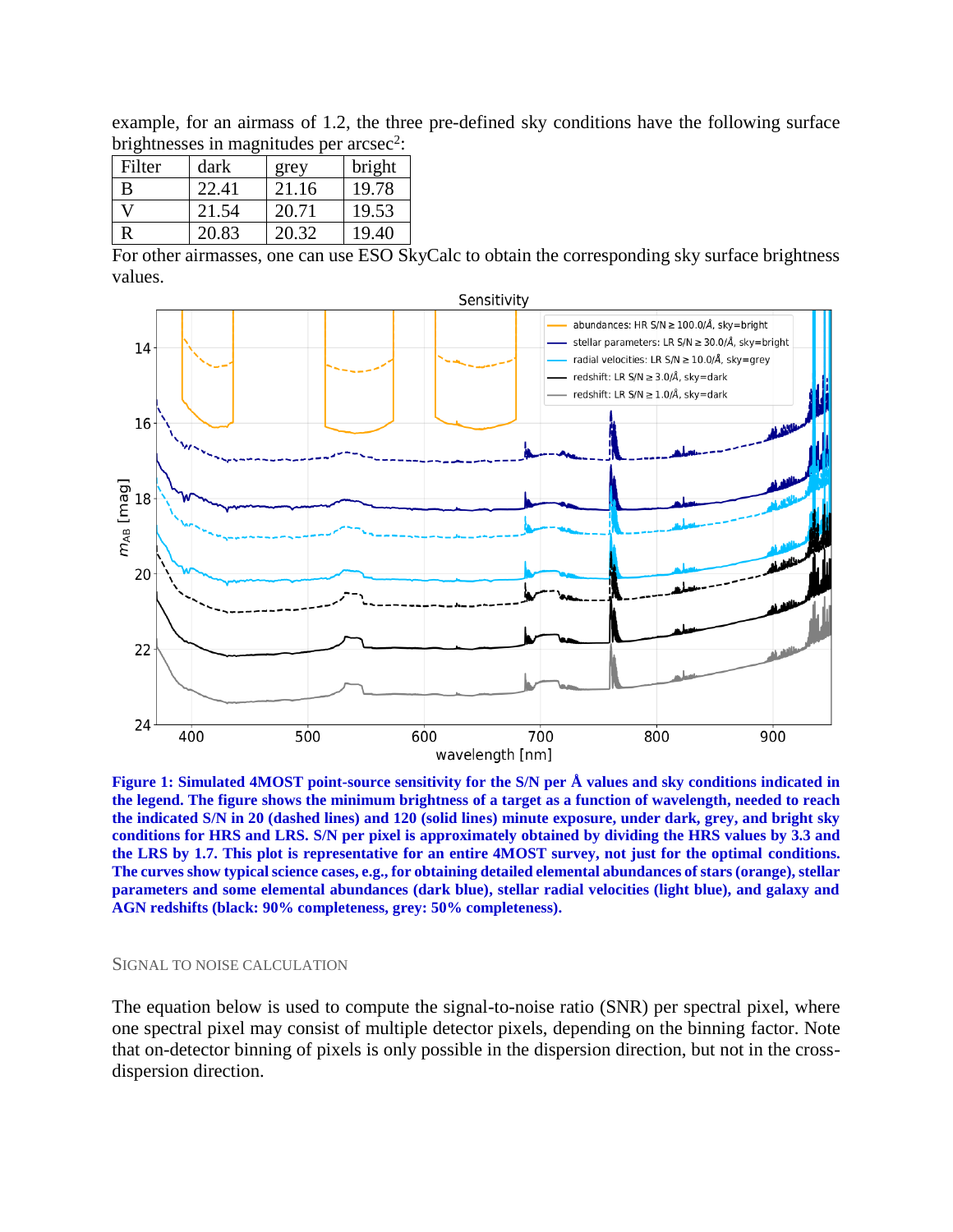$$
SNR_{\text{pixel}} = \frac{S' * DIT * NDIT}{\sqrt{S' * DIT * NDIT + S'_{sky} * DIT * NDIT + N_{bin} * N_{CD} * S_{Dark} * DIT * NDIT + N_{CD} * RON^2 * NDIT}}
$$

where  $S'$  is the detected target object flux (no background) in  $e^{-}/s$ , collected over an area of sky corresponding to the fibre aperture and integrated over one pixel in wavelength (consisting of  $N_{bin}$ detector pixels),  $S'_{sky}$  is the equivalent background flux in e/s, DIT is the integration time in seconds per exposure, NDIT is the number of exposures (such that the total exposure time is given by  $INT = DIT * NDIT$ ,  $N_{CD}$  is the number of pixels in the cross-dispersion direction over which the target and sky fluxes are assumed to be spread (taken to be  $N_{CD} = 5$ ),  $N_{bin}$  is the on-detector binning factor (possible values: 1, 2, or 4),  $S_{Dark}$  is the dark current in e<sup>-</sup>/s/pixel, and RON is the readout noise in e<sup>-/</sup>pixel/DIT.

The ETC does not fully simulate the spread of the target and background flux across pixels in the cross-dispersion direction. It simply takes into account the dark current and read-out noise contributions from  $N_{CD}$  pixels without computing an explicit spatial extraction.

The SNR per Ångstrom of the extracted spectrum may be computed as

$$
SNR_{\text{Å}} = \sqrt{N_{pix}} \; SNR_{\text{pixel}}
$$

where  $N_{pix}$  is the number of spectral pixels in 1 Ångstrom, which varies with wavelength, spectrograph, arm and on-detector binning factor. For example, at  $\lambda = 450$  nm in LRS blue,  $1 \text{ nm} = 10 \text{ Å} = 32 \text{ pixels (for } N_{\text{bin}} = 1)$ . At  $\lambda = 650 \text{ in HRS red}, 1 \text{ nm} = 10 \text{Å} = 89 \text{ pixels}$ . The ETC works with tabulated unbinned pixel width values in nm as a function of wavelength for each spectrograph and arm.

## GALACTIC REDDENING

The ETC does not currently apply any reddening internally. Reddening, be it Galactic or interstellar medium, must be applied by the user before the spectrum is uploaded to the ETC. Some of the spectral templates offered by the ETC have already been reddened, e.g. the starburst1 through starburst6 templates.

### AIRMASS

The ETC uses a representative airmass for each object. This is measured from the observability of the object over the course of one year. For targets with declination  $Dec > -79.6$  degrees, the ETC assumes the representative airmass corresponds to when the target is  $\pm 15$  deg away from the celestial meridian (i.e. 1 h in hour angle). The declination of a target is converted to altitude, and then to airmass via

$$
\sin(a) = \sin(\delta)\sin(\varphi) + \cos(\delta)\cos(\varphi)\cos(\theta)
$$

$$
AM = \frac{1}{\sin(a)}
$$